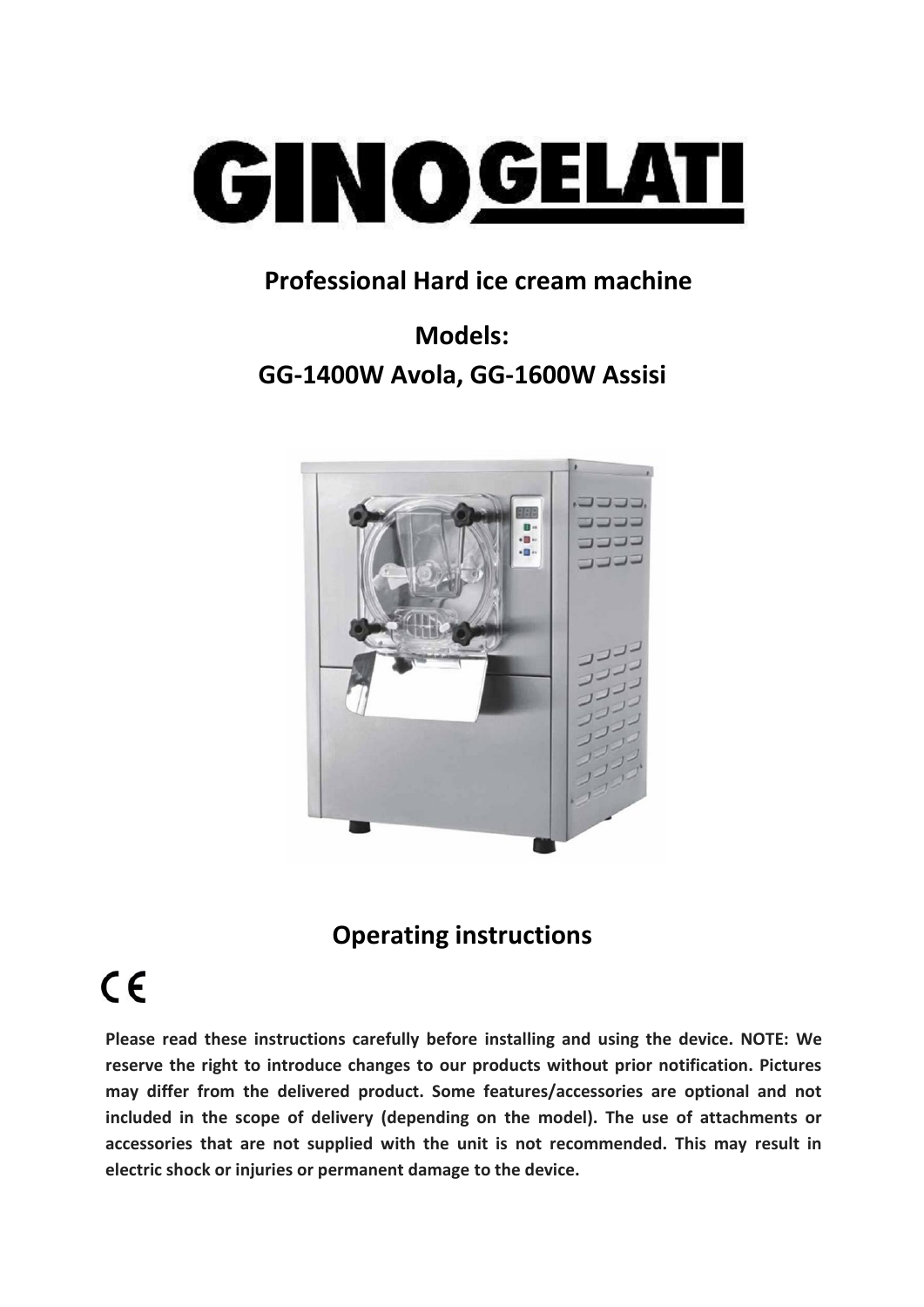### **Safety instructions**

**IMPORTANT - Failure to observe the following safety precautions could result in serious injury.** In addition, damage to the device and its components may arise.

**Before using the device,** read this operating manual carefully! Failure to do so may result in equipment damage, equipment performance, health hazards, or personal injury.

Only use the device as described in the operating instructions. **For damages caused by the improper use of the device or non-compliance with the instructions, no liability is accepted.**

The device should be set up in a well-ventilated place protected from rain and direct sunlight on a dry, level and stable surface.

The device must NOT be operated in a location where a hose / water jet could be used for cleaning purposes.Failure to do so may result in fatal electric shock.

The machine must be installed so that the air can circulate freely from all sides, to let the cold air flow in and the hot air be discharged, so as to ensure the condensing recycle.

Each unit must have its own power supply. For specifications such as fuse size, ampacity and other electrical characteristics refer to the nameplate. The installation hast to comply with the applicable technical regulations. In case of doubt, please contact the relevant local authorities.

To avoid damage, the device must not be used with an external timer or with accessories from other manufacturers or brands.

When prefilling and putting into service, it is necessary to follow the instructions in this manual carefully, as mistakes and omissions are not "self-remedying" or compensated. Therefore, all persons who will operate the device have to be familiarized step by step with the necessary steps and trained carefully. **NEVER** allow the unit to be operated by untrained persons.

This appliance is not intended for use by persons (including children) with reduced physical, sensory or mental capabilities, or lack of experience and knowledge, unless they have been given supervision or instruction concerning use of the appliance by a person responsible for their safety. Children must be supervised to ensure that they do not play with the device.

Before the first start-up, it is necessary to thoroughly clean and sterilize the machine parts as well as the ice-cream contacting parts in order to avoid health problems. Please observe the instructions in the section "Cleaning and sterilization".

The fats contained in ice cream are ideal breeding grounds for bacteria, mold, etc. Therefore it is necessary to clean and sterilizes all parts coming into contact with the ice very carefully on a regular basis. The materials used for construction and the shape of the individual parts facilitate cleaning. In the case of insufficient cleaning, however, the formation of bacteria cannot be excluded.

Avoid contact with moving parts. Keep hands, hair, clothing, spatulas or similar items away from the appliance during operation. There is a risk of injury!

**NEVER** immerse the cable or plug in water or other liquids.

**NEVER** operate the device if it is not properly grounded. The grounding of the device must comply with the legal requirements of the respective country. Only one connector may be used in accordance with the statutory safety regulations. The ground is already connected to the power plug. If the cable is extra long, you may need to use an additional ground connection. **Attention**: If in doubt, have this checked by a certified electrician.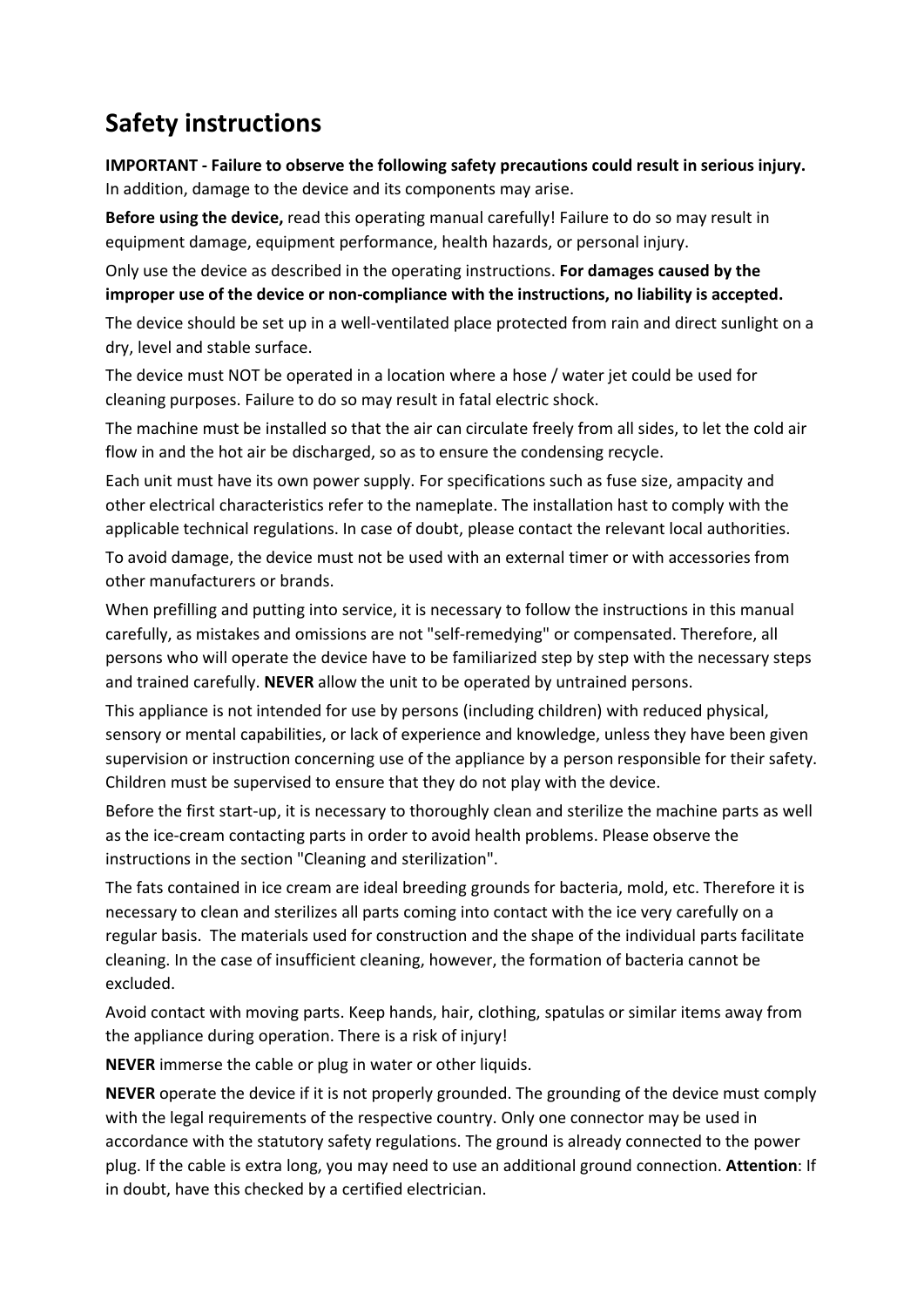**NEVER** operate the unit with fuses larger than those indicated on the nameplate.

**NEVER** carry out repairs of any kind while the appliance is still connected to the mains.

**NEVER** connect the device to the power supply until all side panels and maintenance flaps have been securely and securely screwed on.

Failure to follow these instructions may result in a fatal electric shock!

**Attention:** The following work may only be carried out by a trained service technician:

Correcting the direction of rotation on a 3-phase device, correcting the direction of rotation on a 1-phase device (observe the circuit diagram).

**NEVER** use a water jet to spray the device for cleaning purposes. Failure to do so may result in fatal electric shock.

To avoid damage, never wrap the cable around the device.

Only connect the device to correctly installed sockets. The socket should be protected with at least 16 amps. Do not use an extension cable.

Make sure that the socket used is easily accessible, so that the plug can be pulled out quickly in case of danger.

Make sure that the socket used is easily accessible, so that the plug can be pulled out quickly in case of danger.

Check the device for damage before each use. If the device, the power cord or the plug shows visible damage, do not use the device. A damaged power cord should only be replaced by a qualified person to avoid danger. **WARNING: Do not try to repair a defective electronic device yourself!**

Turn off the device and disconnect the plug from the socket,

- 
- if you do not use the device,<br>- if an error occurs during operation,
- before a change of location,
- before a thunderstorm,
- before removing parts, e.g. to clean them.

Always disconnect the power plug from the socket by pulling on the plug, never by pulling on the cable.

Never touch the device, the cable or the plug with wet hands.

#### **Precautions**

Use a single phase 3-pole receptacle with a dedicated earlhing wire. Never share a receptacle with other electric appliances.

The voltage of power supply shall comply with the value on the nameplate with an allowed variation less than 10%.

During operation, a clearance of at least 20 inches shall be kept around the fan to ensure heat dissipation.

An interval of more than 3 minutes shall be guaranteed before restarting the compressor.

Upon finish of operation, the power supply shall be cut off and the unit shall be cleaned. To clean the cylinder, you may take out the stirrer, re-attach the seal ring and wash with water, followed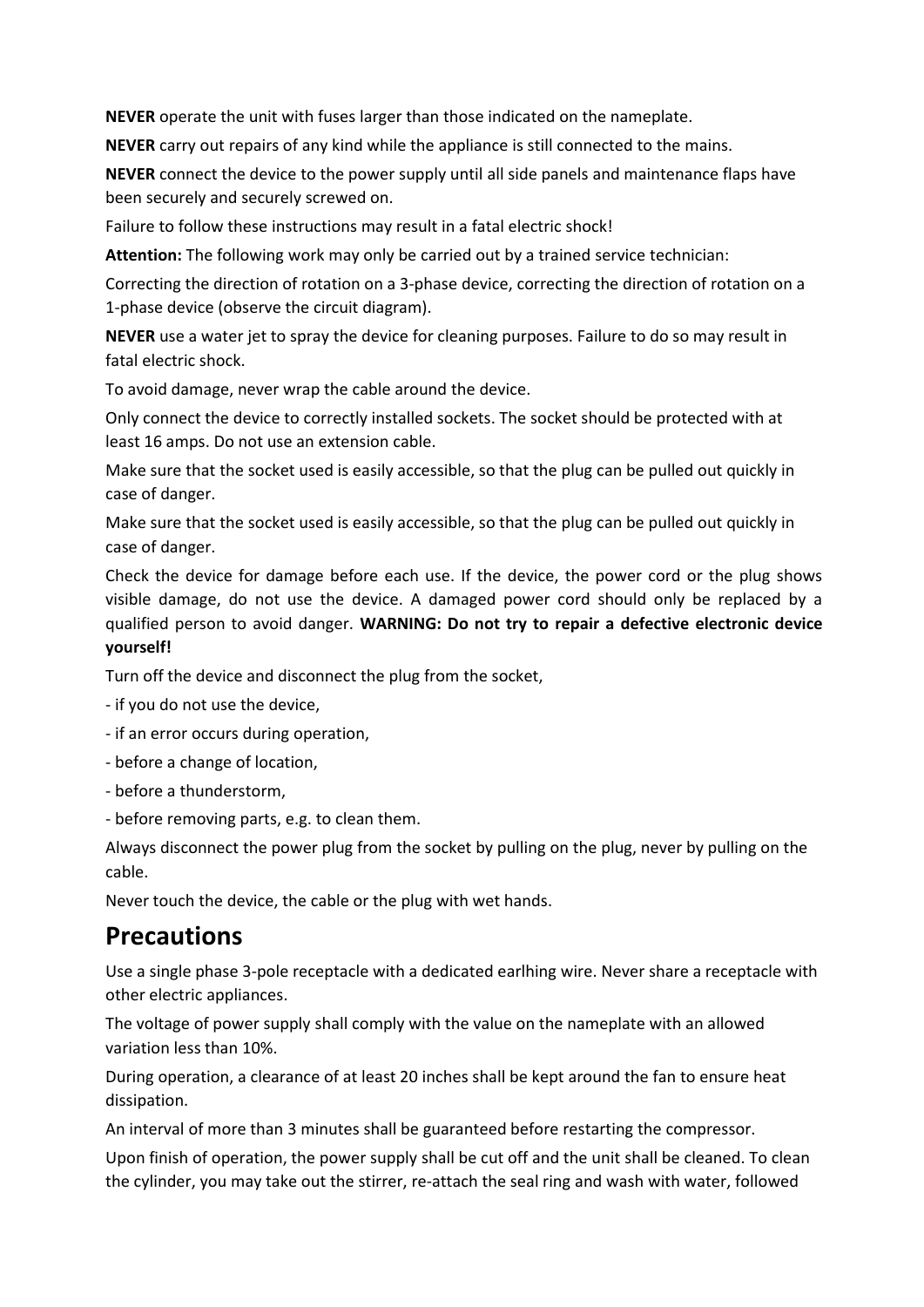by wiping dry with a towel. The surface of machine may be cleaned with moist wipes. Never rinse with water.

### **Before putting the device into operation**

#### **Transport**

The soft ice cream machine may only be transported standing upright. The machine shall not be tilted for over 45° during moving and handling. Due to unavoidable vibration in the process of transportation, the device should stand still for at least four hours before it is started up so that the coolant can set.

#### **Unpacking the device**

The packaging of the hard ice cream machine can be made of wood, cardboard, metal (packaging tape iron), Styrofoam and / or plastic. Be careful when unpacking the unit. It is recommended to wear gloves since e.g. wood splinters could solve.

Unpack the device and remove all packing materials. Do not simply throw away packaging material, but refuse it for recycling. Check the device for integrity.

Attention: There is danger of suffocation caused by packaging films. They must not be used by children to play.

Check the delivery for completeness and integrity.

#### **Check for transport damage**

Inspect the unit for any visible damage caused during transport.

Remove the upper/lower panels in the rear of the machine to check whether the built-in motor, the belt, the compressor or other parts have loosened due to transportation. In case of any abnormality found, contact your local dealer immediately.

Also check the belt. There is a possibility that the timing of the belt has changed due to the transport. During operation, there should be no banging noises from the engine or reducer. If this is the case, the belt must be re-tensioned or slightly lowered.The V-belt is properly adjusted when no beating noises are heard.

Note: To assemble or disassemble the panels, you may insert a socket head wrench into the nut groove inside the panel and apply a small force to loosen or tighten.

#### **Parts diagram**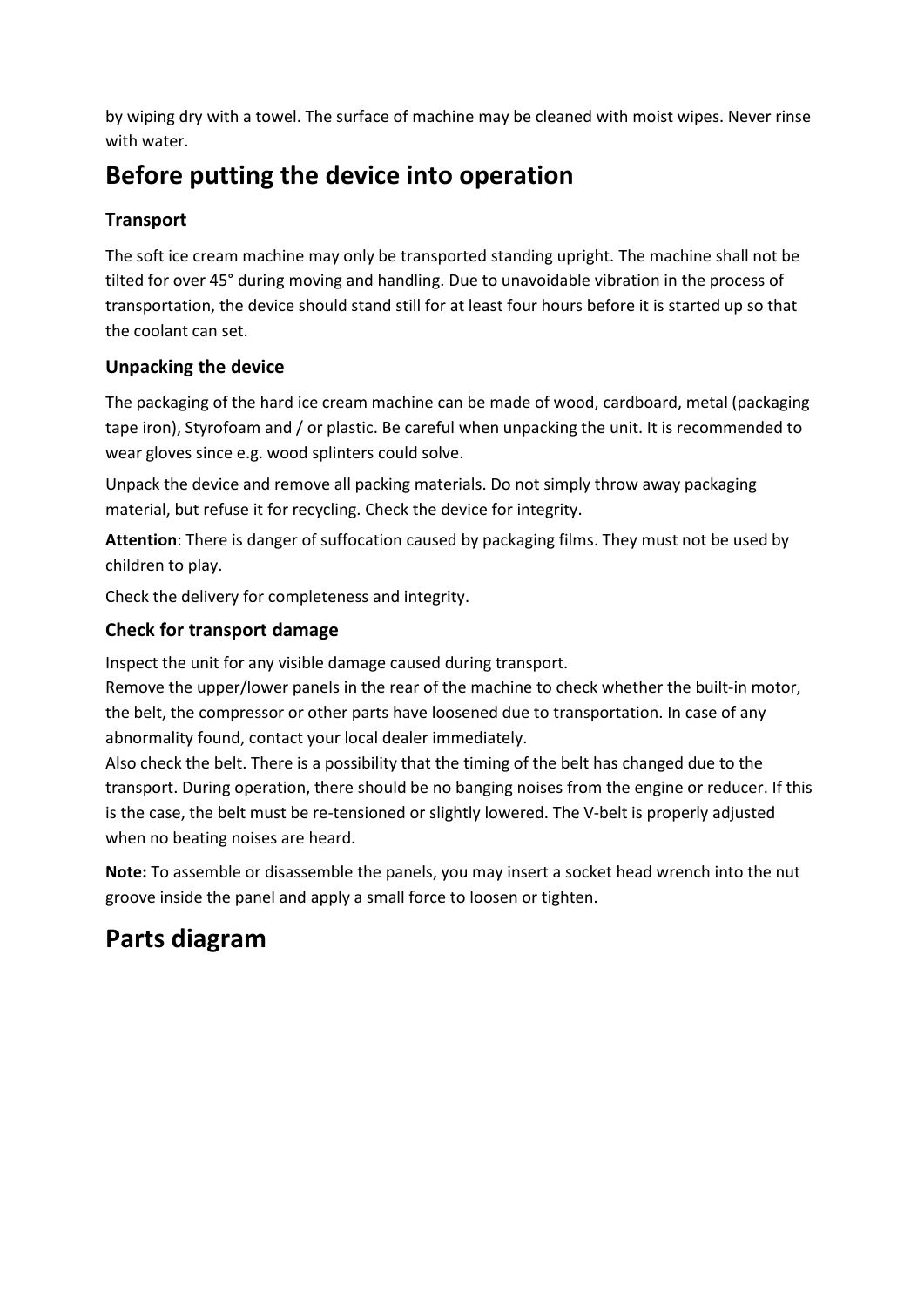- 3 Reducer 09 Cylinder 15 Fixed 4 Condenser 10 Stirrer 6 Compressor 12 Motor 12 Ellipsed Sealth Sealth Sealth Sealth Sealth Sealth Sealth Sealth Sealth Sealth Sealth
- 



#### **Control panel**

- A Display screen
- B Arrow key
- C Cooling key
- D Cleaning key

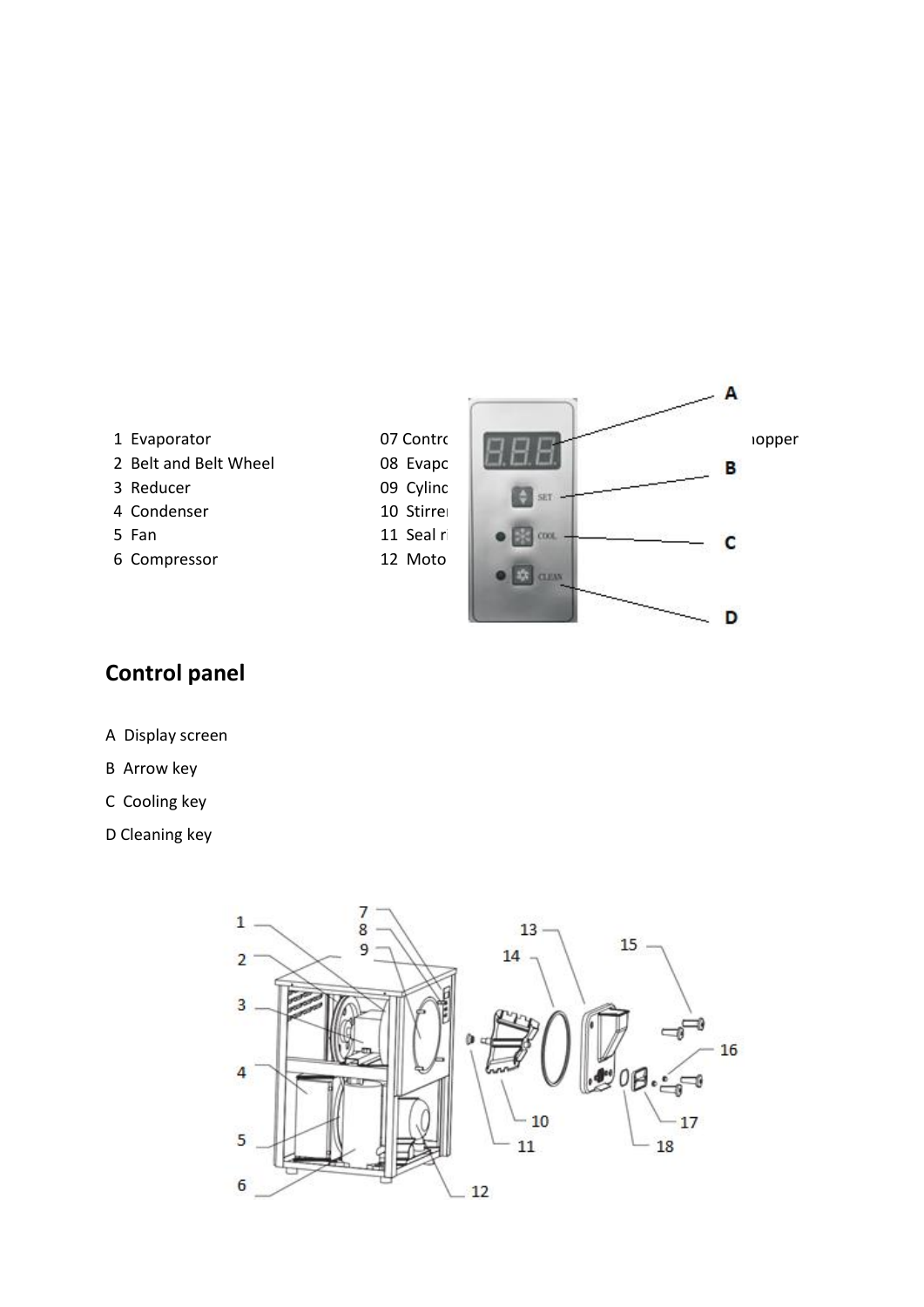#### **Operation Environment**

The device may only be installed on a level surface. Failure to do so may result in personal injury and equipment damage.

The installation site should be dry and free of dust. The ambient temperature can be between +10 °C and +40 ° C. Do not expose the device to direct sunlight. It is important to ensure that there is sufficient space for air circulation on all sides. Insufficient air supply obstructs the proper functioning and capacity of the device. The machine must remain freely accessible so that the operator can intervene freely and leave the workstation immediately in an emergency case.

#### **Installation**

Clean the supplied parts (discharge block, stirrer, seal rings etc.) and assemble them onto the machine in turns as follows:

1. Lead the Trumpet-shaped ring (11) onto the square shaft of stirrer (10) from the smaller opening before inserting the square shaft into the hole of the cylinder (09). Turn the stirrer with

your hand. If you feel some resistance, it means the shaft has been assembled to its place.<br>2. Attach the oval seal ring (18) to the slot on the discharge cover before mounting the cover onto the discharge block. Tighten the spherical nuts (16) with the supplied socket spanner. Don't exert extreme force.

3. Put the O-ring (14) into the O-shape slot of the casing. Then attach the discharge block (13) to the screw of evaporate by tightening the four knob nuts. Now the device is ready for making ice cream.

## **Cleaning and sterilizing the ice machine**

Before the machine is filled with ice cream mixture, it must be cleaned and sterilized. The frequency of cleaning and disinfection must be in accordance with your local and / or state health regulations. If you are unsure about these regulations, contact the local health department or the industrial inspectorate.

The sterilization of your device is very important. This method delays the growth of bacteria and is

a prerequisite for perfect test results in samples performed by locally responsible inspectors.<br>1. Pre-Cleaning with the cleaning key: If there is no ice mass in the cylinder (left), you can start with the pre-cleaning of the ice cream machine. Press the Cleaning key (D) to drain any remains of ice in the cylinder. Then press the cleaning button again to stop the machine.

2. Fill warm water (about 40 °C) and a reasonable amount of disinfectant for food machines (follow producer's instructions) over the hopper (13) into the cylinder. Press the cleaning key (D) to stir for about 5 - 10 minutes, and then discharge the cleaning fluid through the outlet.

- 3. Repeat the cleaning procedure with warm water for 2-3times. Stop the machine.
- 4. Turn off the power supply.

5. Disassemble the parts in the reverse relationship as described in "Installation".

6. Only wash the seals with lukewarm water and disinfect them. Before assembling the seals, they must be greased with suitable food grease. Apply some grease to the seals and disperse it evenly on the seals.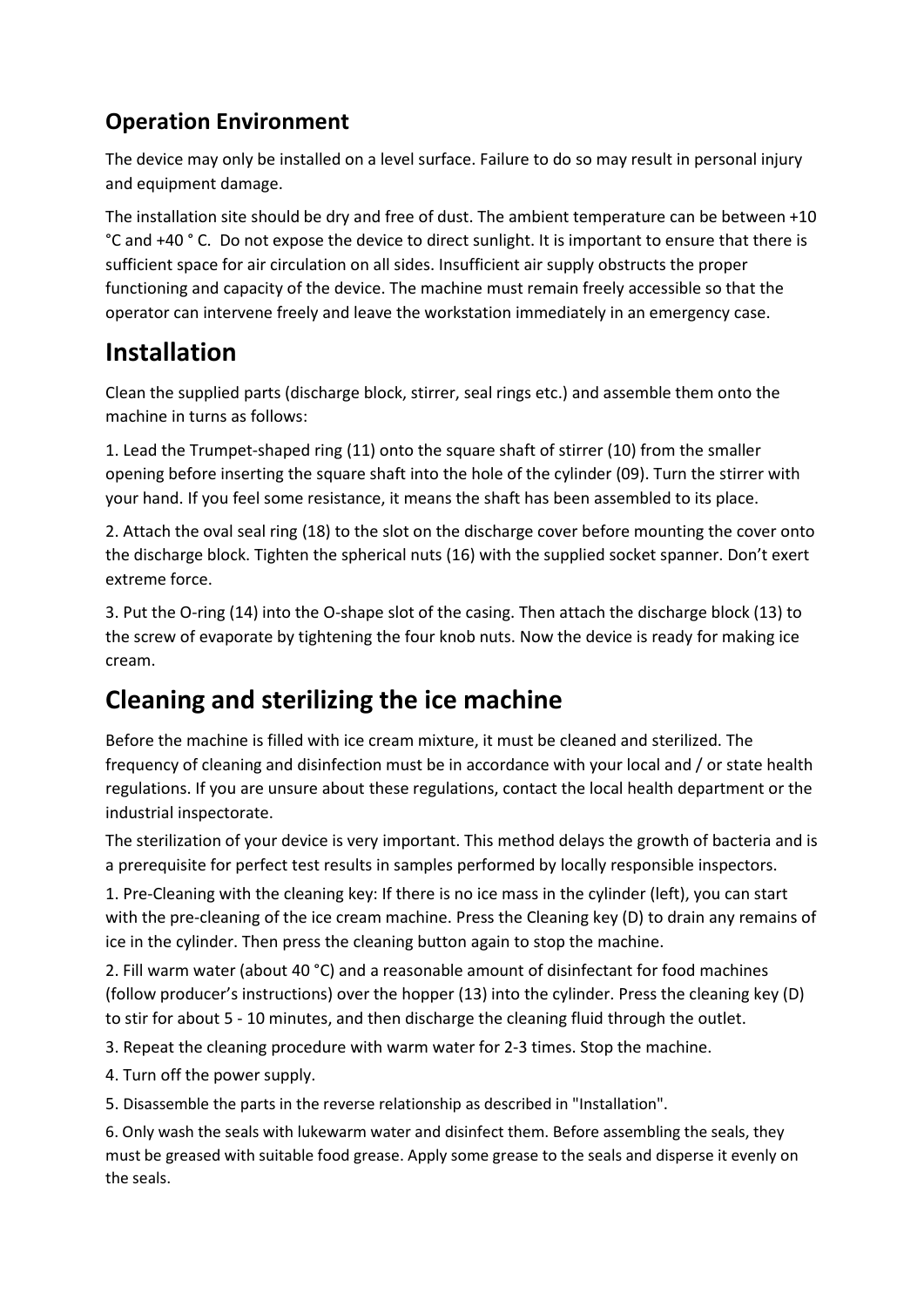7. After you have greased the seals and reassembled them onto the components, you may reassemble the parts as described in "Installation".

8. The body of the machine should be wiped regularly with a lukewarm towel. Under no circumstances the body should be rinsed with water, because there is a risk of damage to the device and injuries.

9. After operation for a certain time, the condenser will be covered by dusts, which may lead to poor heat radiating and poor refrigeration performance. Thus, the condenser shall be cleaned every two months. It is recommended that this will be done by a professional service technician. Make sure the device has been disconnected from the mains before cleaning. Care should be taken when cleaning so as not to damage the fins.

10. After operation for a certain time, the conveyer belt of the stirring system may be prolonged.<br>Therefore, the belt should be readjusted regularly. It is recommended that this will be done by a professional service technician. It must be ensured that the device was disconnected from the power supply before adjusting the belt. If the belt is worn out and still too loose after adjustment, it should be replaced with a new one of the same type.

#### **How to prepare Ice cream**

1. Prepare the ice cream from ice-cream powder according to the manufacturer's instructions. Put the ice cream powder into a clean container and add water with a temperature of 40° C. Adhere to a mixing ratio of 1: 2,5 - 3,0 (i.e. add 2,5 - 3,0 liters of water for 1 kg powder). The ice mass must not contain any solid constituents. If necessary, put in a proper amount of milk, sugar and essences. The temperature of the ice mass must be at least 5° C and not more than 40° C.Mix the ingredients evenly, and after mixing the mass, leave it standing for 10-15 minutes, because the raw mass still will swell up a bit.

2. Plug the power plug into a grounded power outlet. Move the prepared ice cream mass to the hopper so that it can flow into the cylinder gradually. Be sure not to exceed the mark upon replenishing.

3. Press and hold the arrow key (B) to set up the time value between 10 – 30 minutes. (Tips: The value for set up may be recycled. Save the value and quit the system automatically by leaving the key untouched for 5 seconds.)

4. Hold down the cooling key (C) to start the motor. The digital display screen (A) will start counting down. One minute later, the compressor starts by itself and the process of ice cream making begin.

5. A few minutes later, "End" is seen on the digital display screen and the machine stops running. That means the ice cream is ready.

6. Loosen the nut on the discharge cover and remove it. Hold down the Cleaning key (D). The stirrer will push out the ice cream slowly. Put the ice cream into a freezer for cold storage.

7. Re-attach the discharge cover. Replenish the ice cream raw materials to repeat the process.

#### **Troubleshooting**

The table below helps with the localization and correction of faults:

| <b>Problems</b>               | <b>Possible causes</b>                   | <b>Solutions</b>                    |
|-------------------------------|------------------------------------------|-------------------------------------|
| The machine fails $\parallel$ | $\vert$ 1. The power supply has improper | $\perp$ Re-adjust the power supply. |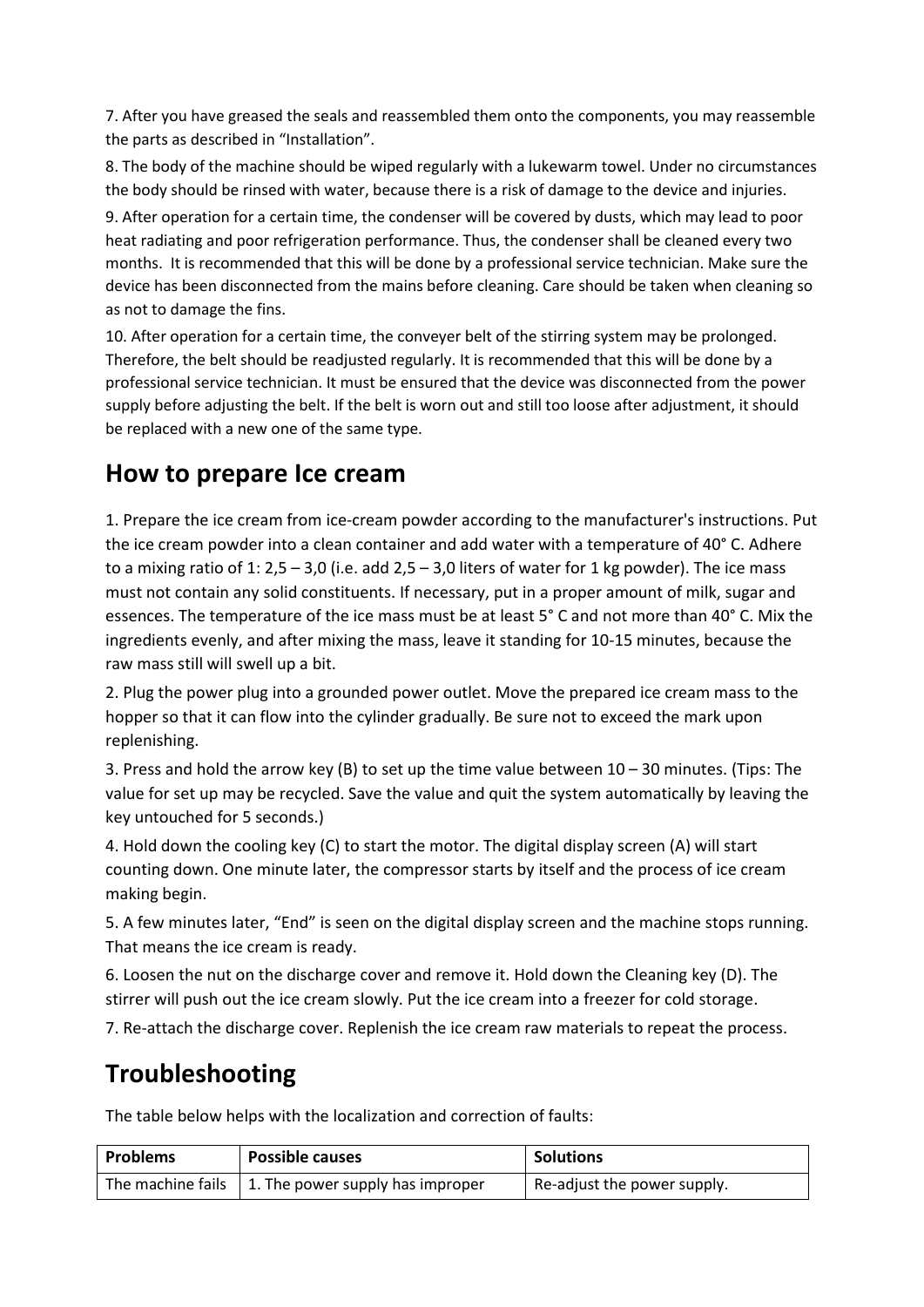| to run                          | voltage.                                                                             |                                                                               |
|---------------------------------|--------------------------------------------------------------------------------------|-------------------------------------------------------------------------------|
|                                 | 2. The unit has not been connected to<br>the power supply or the fuse has<br>burned. | Re-connect the wire or replace the<br>fuse.                                   |
|                                 | 3. The machine has been restarted<br>within 3 minutes.                               | Wait for at least 3 minutes before re-<br>starting.                           |
| Tripping off<br>frequently      | 1. The power supply has improper<br>voltage.                                         | Re-adjust the power supply                                                    |
|                                 | 2. The air inlet/outlet has been<br>blocked                                          | A clearance of 50 cms (20 inches) for<br>air inlet and outlet should be kept. |
|                                 | 3. The temperature of inlet air has<br>become too high due to some causes.           | Eliminate the causes.                                                         |
| Abnormal noise<br>and vibration | 1. The machine has not been placed<br>on a level surface.                            | Place the unit on a level surface.                                            |
|                                 | 2. The stirrer blade has been<br>damaged.                                            | Replace the blade.                                                            |
|                                 | 3. The reducer ist short of oil or its oil<br>is dirty.                              | Add oil or replace the oil.                                                   |
|                                 | 4. Some parts get loosened.                                                          | Tighten the loosened parts.                                                   |
|                                 | 5. Belt is too loose or to tight.                                                    | Re-adjust the belt.                                                           |

#### **Electrical Wiring Diagram**



Note: M 1 --- compressor; M2--- stirring motor; PC-A --- Control panel; PC-B --- Operation panel; PE --- Grounding; L, N --- Power supply

## **Technical specifications**

Specific technical parameters can be found on the nameplate.

**Equipment features, technology, colours and design are subject to change without notice.**